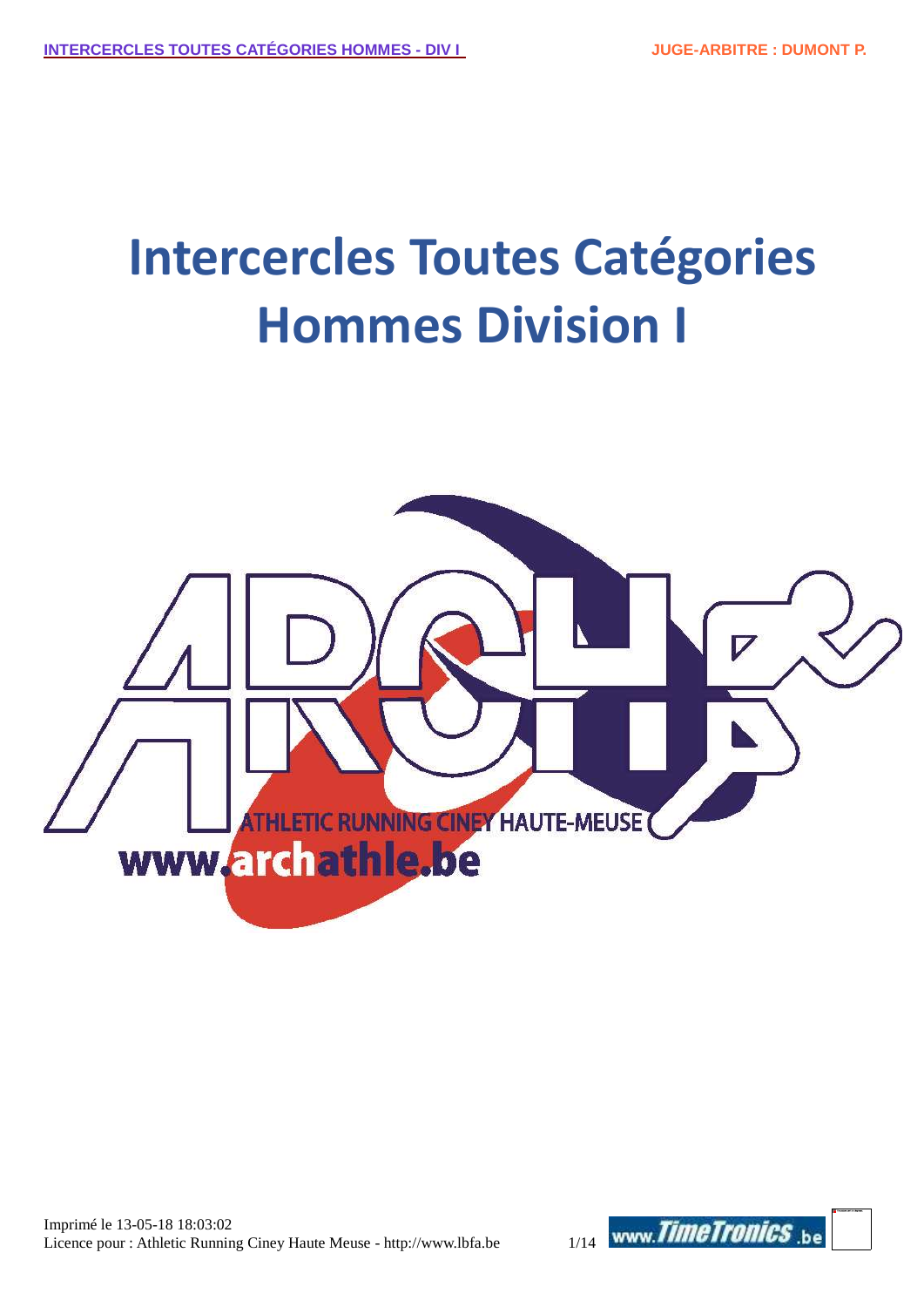## **Performance de l'évènement 3: 400m Haies**

\* (Toutes catégories (M))

### **SÉRIE : 1**

*HORAIRE ANNONCÉ : 14:00:00* **HORODATAGE DES RÉSULTATS** *: 14:29:37*

|   | <b>Class. Doss. Nom</b>   | Catégorie DdN Cercle Perf. |      |                   |                | <b>Pts</b> | Pts Eq. Info |
|---|---------------------------|----------------------------|------|-------------------|----------------|------------|--------------|
|   | 685 Thibaut, Baptiste     | JUN M                      | 2000 | <b>USBW 58.27</b> |                | $\Omega$   | 15           |
|   | 2 3068 Parisis, Jean-Loup | <b>SENM</b>                | 1993 | DS                | 58.48          | 0          | 14           |
|   | 3 2733 Delhasse, Yannick  | <b>SENM</b>                | 1989 | <b>SPA</b>        | 1:01.95        | $\Omega$   | 10           |
| 4 | 759 Klinkenberg, Quentin  | <b>JUN M</b>               | 1999 | HF                | 1:02.07        | 0          | 9            |
|   | 656 Huberland, Baptiste   | <b>JUN M</b>               | 1999 |                   | WACO 1:03.43 0 |            | 8            |
| 6 | 686 Borlon, Théo          | <b>JUN M</b>               | 2000 |                   | ARCH 1:16.10   | $\Omega$   |              |
|   |                           |                            |      |                   |                |            |              |

### **SÉRIE : 2**

*HORAIRE ANNONCÉ : 14:10:00* **HORODATAGE DES RÉSULTATS** *: 14:29:37*

| <b>Class. Doss. Nom</b>        | Catégorie DdN Cercle Perf. Pts |      |                   |                |          | <b>Pts Eq. Info</b> |
|--------------------------------|--------------------------------|------|-------------------|----------------|----------|---------------------|
| 3109 Braem, Mathieu            | <b>SEN M</b>                   | 1998 | <b>JSMC</b> 57.16 |                | $\theta$ | 17                  |
| 2 2799 Colquhoun, Timote       | <b>SENM</b>                    | 1997 | DS.               | 59.39          | 0        |                     |
| 3 2738 Mascart, Simon          | <b>SEN M</b>                   | 1998 | <b>SPA</b>        | 1:01.45        | 0        | 12                  |
| 4 3168 Laus, Joachim           | <b>SEN M</b>                   | 1984 |                   | USTA 1:07.46 0 |          |                     |
| 5 3083 Vanwelde, Jean-Francois | <b>SEN M</b>                   | 1987 |                   | USBW 1:09.49   | $\theta$ |                     |
|                                |                                |      |                   |                |          |                     |

### **SÉRIE : 3**

*HORAIRE ANNONCÉ : 14:20:00* **HORODATAGE DES RÉSULTATS** *: 14:29:37*

| <b>Class. Doss. Nom</b> |              |      |           |                   |          | Catégorie DdN Cercle Perf. Pts Pts Eq. Info |
|-------------------------|--------------|------|-----------|-------------------|----------|---------------------------------------------|
| 834 Seynave, Charles    | JUN M        | 1999 |           | JSMC 1:01.66 0    |          | 11                                          |
| 738 Foguenne, Jacob     | JUN M        | 2000 | <b>HF</b> | $1:04.64$ 0       |          |                                             |
| 741 Dujardin, Quentin   | JUN M        | 2000 |           | USTA 1:05.54 0    |          | -6                                          |
| 4 7130 Romedenne, Denis | M35          |      |           | 1982 ARCH 1:09.22 | $\Omega$ |                                             |
| 613 Lambert, Romain     | <b>IUN M</b> | 2000 |           | WACO 1:12.46 0    |          |                                             |
|                         |              |      |           |                   |          |                                             |

## **Performance de l'évènement 5: 800 mètres**

\* (Toutes catégories (M))

## **OFFICIEL**

**OFFICIEL**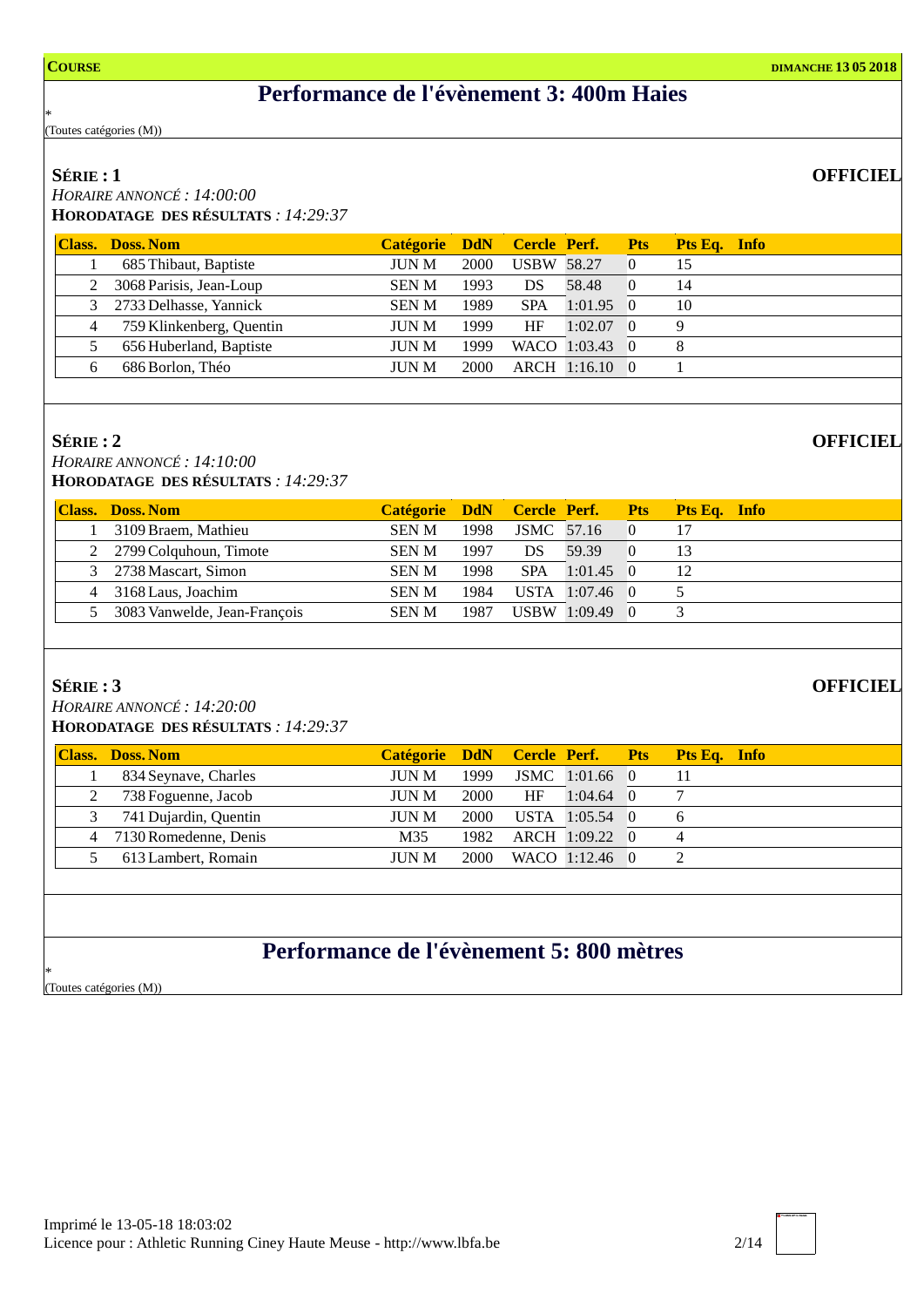**SÉRIE : 1**

*HORAIRE ANNONCÉ : 14:20:00*

**HORODATAGE DES RÉSULTATS** *: 14:35:28*

|   | <b>Class. Doss. Nom</b>    | Catégorie DdN |      |            | Cercle Perf. Pts  | Pts Eq. Info |
|---|----------------------------|---------------|------|------------|-------------------|--------------|
|   | 611 Jacquemin, Julian      | <b>JUN M</b>  | 1999 |            | WACO 2:00.84 0    | 15           |
|   | 973 Depre, Nicolas         | <b>JUN M</b>  | 2000 |            | USBW 2:01.31 0    | 14           |
| 3 | 3170 Schauwers, Antoine    | SCO M         | 2001 | <b>SPA</b> | $2:02.47$ 0       | 13           |
|   | 4 2841 Del Forno, Pierre   | <b>SENM</b>   | 1992 |            | ARCH 2:02.90 0    | 12           |
|   | 5 2916 Dujardin, Benoit    | <b>SENM</b>   | 1995 |            | USTA 2:03.41 0    | 10           |
| 6 | 2800 Megret, Alexandre     | <b>SENM</b>   | 1993 | DS.        | $2:04.06$ 0       | 9            |
|   | 3009 Vandenbroucke, Arnaud | <b>SENM</b>   | 1992 |            | JSMC 2:07.83 0    | 7            |
| 8 | 635 Volders, Massimo       | <b>JUN M</b>  | 2000 | HF         | $2:11.52 \quad 0$ |              |

### **SÉRIE : 2**

*HORAIRE ANNONCÉ : 14:30:00* **HORODATAGE DES RÉSULTATS** *: 14:35:24*

| <b>Class.</b> | Doss, Nom                 | <b>Catégorie</b> | <b>DdN</b> |            | Cercle Perf. Pts    |                          | Pts Eq. Info |
|---------------|---------------------------|------------------|------------|------------|---------------------|--------------------------|--------------|
|               | 612 Joris, Nicolas        | JUN M            | 1999       |            | WACO 2:00.65 0      |                          | 17           |
| 2             | 3036 Sevrin, Maxime       | <b>SENM</b>      | 1990       | <b>SPA</b> | 2:02.91             | $\overline{\phantom{0}}$ | 11           |
| 3             | 687 Degeimbre, Martin     | <b>JUN M</b>     | 2000       |            | ARCH 2:04.17        | $\theta$                 | 8            |
|               | 4 2826 Spigeleer, Nicolas | <b>SENM</b>      | 1996       |            | USBW 2:08.28        | $\theta$                 | 6            |
| 5             | 3156 Reynders, Simon      | <b>SCOM</b>      | 2001       | HF         | $2:11.43 \quad 0$   |                          |              |
| 6             | 925 Claus, Nathan         | <b>JUN M</b>     | 1999       |            | <b>JSMC</b> 2:12.31 | $\hspace{0.1em} 0$       | 3            |
|               | 2814 Danvain, Maxence     | <b>SENM</b>      | 1996       | DS.        | $2:14.82\quad0$     |                          | 2            |
|               | 807 Watte, Louis          | <b>JUN M</b>     | 2000       |            | USTA 2:16.06 0      |                          |              |

## **Performance de l'évènement 7: 400 mètres**

(Toutes catégories (M))

### **SÉRIE : 1**

\*

*HORAIRE ANNONCÉ : 14:35:00* **HORODATAGE DES RÉSULTATS** *: 14:52:43*

|                | <b>Class. Doss. Nom</b>    | Catégorie DdN Cercle Perf. Pts |      |                   |       |     | <b>Pts Eq. Info</b> |
|----------------|----------------------------|--------------------------------|------|-------------------|-------|-----|---------------------|
|                | 2721 Poblome, Romain       | <b>SENM</b>                    | 1998 | <b>JSMC</b> 51.42 |       | 750 | 17                  |
|                | 740 Dujardin, Louis        | <b>JUN M</b>                   | 2000 | <b>USTA</b> 52.47 |       | 704 | 15                  |
|                | 3 2741 Schauwers, François | <b>SENM</b>                    | 1996 | <b>SPA</b>        | 53.11 | 677 | 13                  |
| $\overline{4}$ | 859 El Moutaani, Mohamed   | <b>JUN M</b>                   | 2000 | DS                | 53.69 | 652 | -9                  |
| 5              | 3054 Bontia, Hyacinthe     | <b>SENM</b>                    | 1985 | <b>ARCH 53.98</b> |       | 640 |                     |
|                | 611 Jacquemin, Julian      | <b>JUN M</b>                   | 1999 | WACO 57.88        |       | 488 |                     |
|                |                            |                                |      |                   |       |     |                     |

**SÉRIE : 2** *HORAIRE ANNONCÉ : 14:45:00* **HORODATAGE DES RÉSULTATS** *: 14:52:43*

**OFFICIEL**

**OFFICIEL**

**OFFICIEL**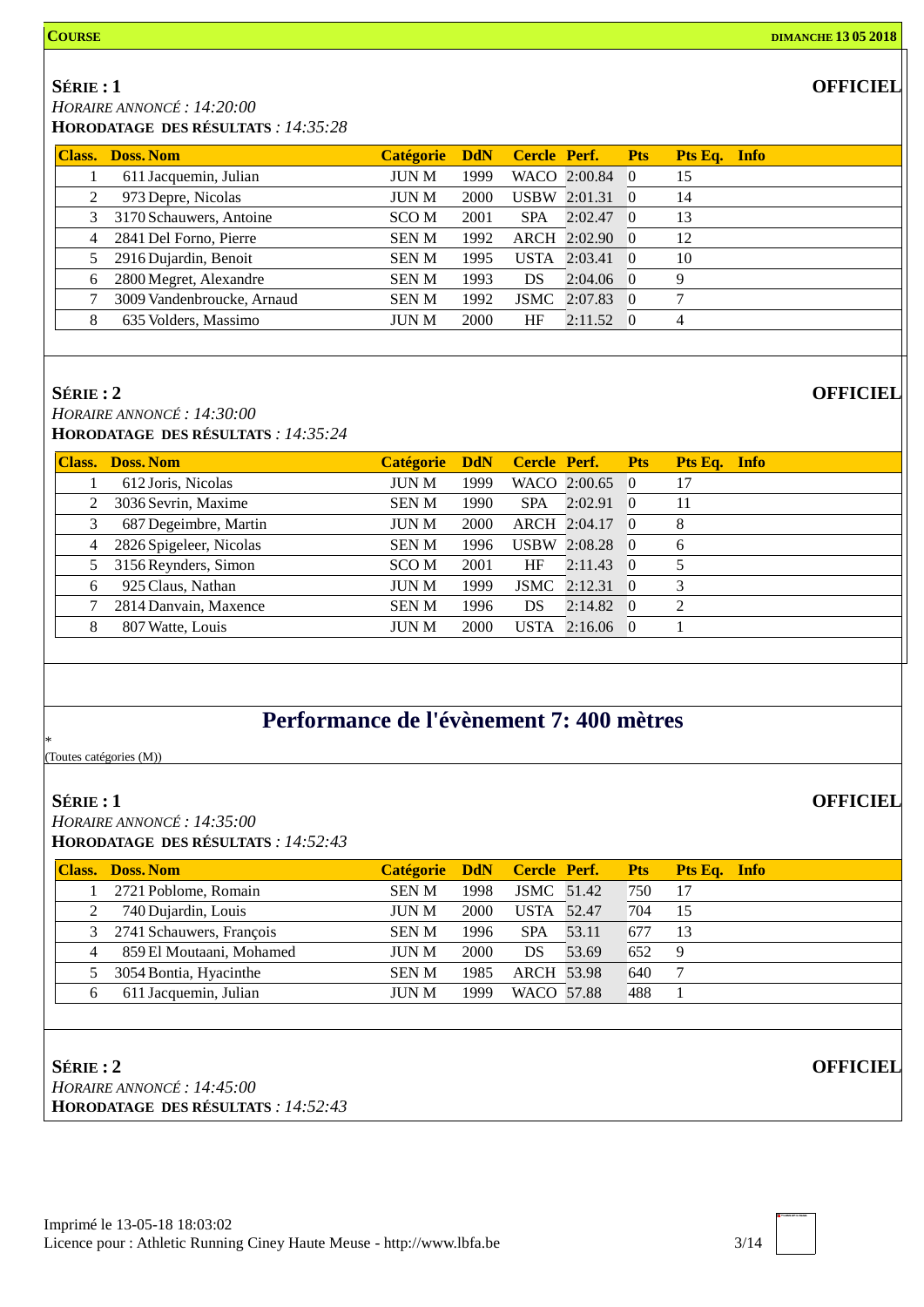|                          |              |      |           |                                                                                    |                                | <b>DIMANCHE 13 05 2018</b>        |
|--------------------------|--------------|------|-----------|------------------------------------------------------------------------------------|--------------------------------|-----------------------------------|
| <b>Class. Doss. Nom</b>  |              |      |           |                                                                                    |                                |                                   |
| 3569 Voilet, Killian     | SCO M        | 2002 |           | 672                                                                                | -12                            |                                   |
| 3152 Rasson, Baptiste    | SCO M        | 2002 |           | 643                                                                                |                                |                                   |
| 875 Colard, Jean-Jacques | <b>JUN M</b> | 1999 | <b>HF</b> | 625                                                                                |                                |                                   |
| 758 Liegeois, Louis      | JUN M        | 2000 |           | 568                                                                                | 3                              |                                   |
| 612 Joris, Nicolas       | <b>JUN M</b> | 1999 |           | 493                                                                                | $\gamma$                       |                                   |
|                          |              |      |           | <b>USBW 53.22</b><br><b>JSMC</b> 53.92<br>54.36<br><b>ARCH 55.77</b><br>WACO 57.74 | Catégorie DdN Cercle Perf. Pts | <b>Pts Eq. Info</b><br>- 8<br>- 6 |

*HORAIRE ANNONCÉ : 14:55:00* **HORODATAGE DES RÉSULTATS** *: 14:52:43*

|   | <b>Class. Doss. Nom</b>                |              |      |                   |       |     | Catégorie DdN Cercle Perf. Pts Pts Eq. Info |
|---|----------------------------------------|--------------|------|-------------------|-------|-----|---------------------------------------------|
|   | 3520 Chiroux, Gaetan                   | SCO M        | 2001 | <b>USBW 52.73</b> |       | 693 | -14                                         |
|   | 2 2981 Languille, Florian <sup>o</sup> | <b>SEN M</b> | 1988 | <b>USTA</b> 53.47 |       | 662 | 11                                          |
|   | 653 Reip, Hugo                         | <b>JUN M</b> | 1999 | HF.               | 53.54 | 659 | -10                                         |
| 4 | 642 Havard, Thomas                     | <b>JUN M</b> | 2000 | <b>SPA</b>        | 54.69 | 611 |                                             |
|   | 5 3536 Issaoui, Atef $\degree$         | SCO M        | 2002 | DS                | 54.72 | 610 |                                             |
|   |                                        |              |      |                   |       |     |                                             |

## **Performance de l'évènement 8: 100 mètres**

\* (Toutes catégories (M))

### **SÉRIE : 1**

*HORAIRE ANNONCÉ : 14:55:00* **HORODATAGE DES RÉSULTATS** *: 15:05:11*

| <b>Class. Doss. Nom</b> | Catégorie DdN Cercle Perf. |      |                   |       | <b>Pts</b> | <b>Pts Eq. Info</b> |
|-------------------------|----------------------------|------|-------------------|-------|------------|---------------------|
| 2671 Snyders, Antoine   | <b>SENM</b>                | 1997 | WACO 10.79        |       | 908        | 17                  |
| 2 3213 Brunin, Clément  | <b>SENM</b>                | 1996 | <b>USBW</b> 10.80 |       | 906        | 14                  |
| 3 2816 Andre, Adam      | <b>SENM</b>                | 1998 | DS                | 11.51 | 750        | -11                 |
| 4 3483 Felten, Valentin | <b>SENM</b>                | 1993 | <b>SPA</b>        | 11.93 | 665        | -8                  |
| 5 1644 Mohring, Noe     | CAD M                      | 2004 | HF                | 12.03 | 645        | $\overline{4}$      |
| 3321 Bouchat, Arthur    | SCO M                      | 2002 | ARCH 12.16        |       | 620        | 2                   |
|                         |                            |      |                   |       |            |                     |

### **SÉRIE : 2**

*HORAIRE ANNONCÉ : 15:05:00* **HORODATAGE DES RÉSULTATS** *: 15:05:11*

| <b>Class. Doss. Nom</b>   |              |      |                   |       |     | Catégorie DdN Cercle Perf. Pts Pts Eq. Info |
|---------------------------|--------------|------|-------------------|-------|-----|---------------------------------------------|
| 2824 Mengal, Simon        | <b>SENM</b>  | 1995 | <b>USBW</b> 10.80 |       | 906 | -15                                         |
| 2 3232 Depret, François   | <b>SEN M</b> | 1998 | <b>USTA</b> 11.06 |       | 847 | -13                                         |
| 3 3122 Dramaix, Aymerick  | <b>SEN M</b> | 1994 | DS.               | 11.45 | 763 | 12                                          |
| 4 3154 Tharin, Benjamin   | SCO M        | 2002 | <b>JSMC</b> 11.93 |       | 665 |                                             |
| 5 2736 Jacques, Sébastien | <b>SEN M</b> | 1992 | <b>SPA</b>        | 12.25 | 603 |                                             |



**OFFICIEL VENT : +2.3 M/S**

**OFFICIEL**

**OFFICIEL VENT : +0.7 M/S**

**OFFICIEL VENT : +2.6 M/S**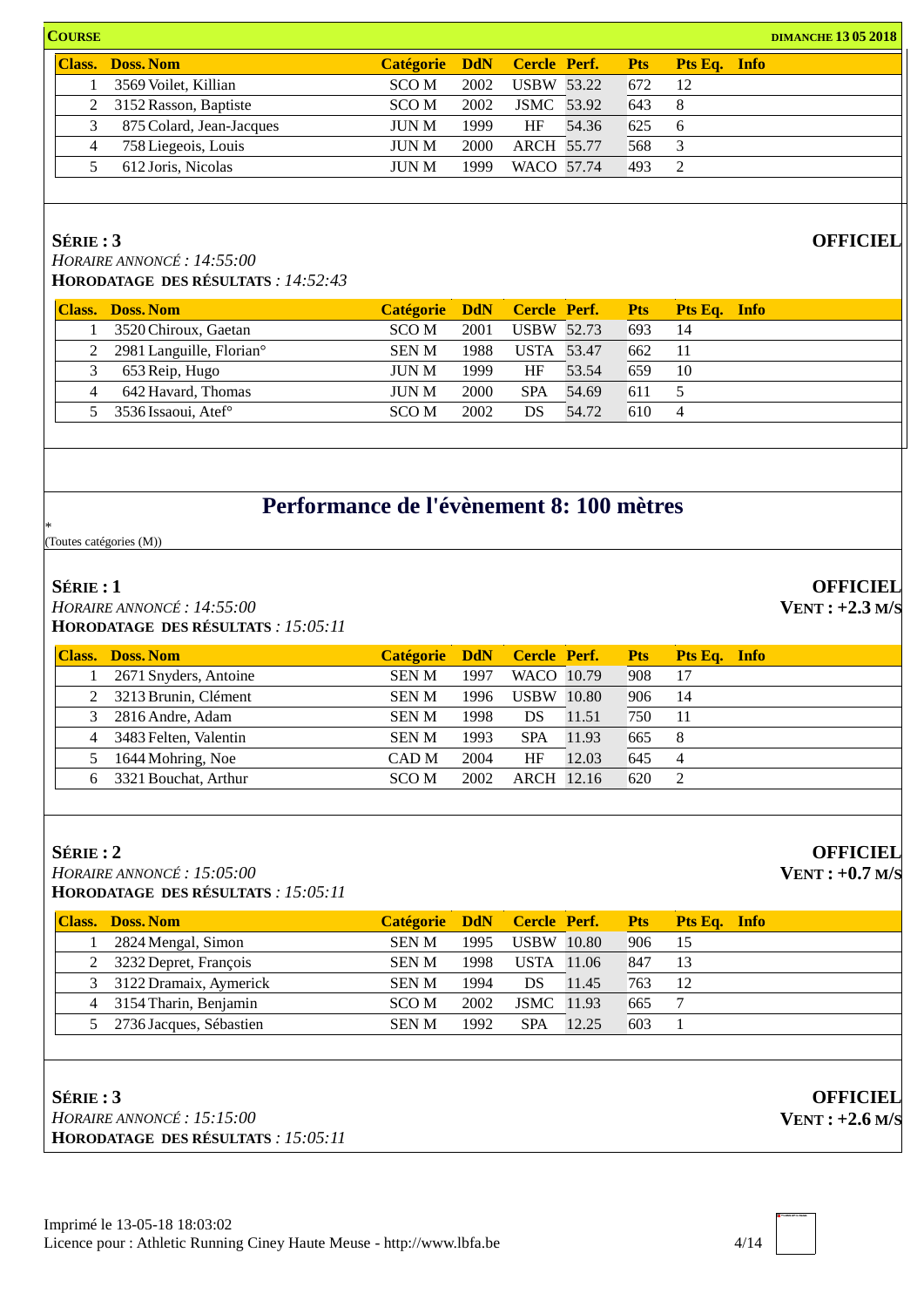**COURSE DIMANCHE 13 05 2018 Class. Doss. Nom Catégorie DdN Cercle Perf. Pts Pts Eq. Info** 2965 Meurisse, Romain SEN M 1998 USTA 11.65 721 10 2009Collignon, Jules CAD M 2003 WACO 11.73 705 9 3246 Demarcin, Lucien SCO M 2001 ARCH 11.97 657 6 833 Njikam, Moumié JUN M 2000 HF 12.02 647 5 3256 Verfaillie, Théo SEN M 1998 JSMC 12.06 639 3

## **Performance de l'évènement 9: 1500 mètres**

(Toutes catégories (M))

### **SÉRIE : 1**

\*

*HORAIRE ANNONCÉ : 15:15:00* **HORODATAGE DES RÉSULTATS** *: 15:37:27*

| Class. | <b>Doss, Nom</b>         | <b>Catégorie</b> | <b>DdN</b> | Cercle Perf. |              | <b>Pts</b> | Pts Eq.        | <b>Info</b> |
|--------|--------------------------|------------------|------------|--------------|--------------|------------|----------------|-------------|
|        | 3472 Weerts, Jean-Pierre | SEN M            | 1986       | WACO         | 4:04.88      | 918        | 17             |             |
| 2      | 2879 Noel, Enzo          | <b>SENM</b>      | 1995       |              | WACO 4:06.09 | 909        | 15             |             |
| 3      | 3203 Balhan, Robin       | <b>SENM</b>      | 1994       | <b>SPA</b>   | 4:06.27      | 908        | 14             |             |
| 4      | 2852 Houtart, Cyril      | <b>SENM</b>      | 1998       | ARCH         | 4:09.42      | 885        | 13             |             |
| 5      | 2697 Born, Adrien        | <b>SENM</b>      | 1996       | <b>SPA</b>   | 4:10.56      | 877        | 12             |             |
| 6      | 2692 Ruscart, Benoit     | <b>SENM</b>      | 1995       | <b>USTA</b>  | 4:11.34      | 872        | 11             |             |
|        | 2837 Cellier, Alexandre  | <b>SENM</b>      | 1984       | ARCH         | 4:12.99      | 860        | 10             |             |
| 8      | 2711 Frederic, Adrien    | <b>SENM</b>      | 1995       | <b>USTA</b>  | 4:13.60      | 856        | 9              |             |
| 9      | 2799 Colquhoun, Timote   | <b>SENM</b>      | 1997       | DS.          | 4:16.11      | 838        | 8              |             |
| 10     | 2914 Lejoly, Mathieu     | <b>SENM</b>      | 1995       | HF           | 4:18.23      | 824        | 7              |             |
| 11     | 681 Lombardo, Luca       | <b>JUN M</b>     | 2000       | DS           | 4:19.40      | 816        | 6              |             |
| 12     | 2767 Bierberg, Anthony   | <b>SENM</b>      | 1998       | HF           | 4:26.44      | 768        | 5              |             |
| 13     | 753 Chretien, Arthur     | JUN M            | 2000       | <b>USBW</b>  | 4:27.83      | 759        | $\overline{4}$ |             |
| 14     | 924 Lagae, Remy          | <b>JUN M</b>     | 1999       | <b>JSMC</b>  | 4:32.59      | 728        | 3              |             |
| 15     | 2828 Versmissen, Fabian  | <b>SENM</b>      | 1984       | <b>USBW</b>  | 4:37.78      | 694        | $\overline{c}$ |             |
| 16     | 1406 Delbecque, Thibaut  | CAD M            | 2004       | JSMC         | 4:37.99      | 693        |                |             |

## **Performance de l'évènement 10: 110m Haies**

(Toutes catégories (M))

### **SÉRIE : 1**

\*

*HORAIRE ANNONCÉ : 15:30:00*

**HORODATAGE DES RÉSULTATS** *: 16:03:42*

| Class. | Doss, Nom                  | Catégorie DdN Cercle Perf. |      |                   |       | <b>Pts</b> | Pts Eq. Info |
|--------|----------------------------|----------------------------|------|-------------------|-------|------------|--------------|
|        | 2817 Nutte, Jean-Baptiste  | <b>SENM</b>                | 1998 | DS                | 14.88 | 864        | 17           |
|        | 639 Robert, Gilles         | JUN M                      | 2000 | HF                | 15.93 | 741        | 15           |
|        | 685 Thibaut, Baptiste      | <b>JUN M</b>               | 2000 | <b>USBW</b> 16.34 |       | 695        | 14           |
| 4      | 982 Hochepied, Hugo        | JUN M                      | 1999 | <b>JSMC</b>       | 16.60 | 667        | 12           |
|        | 5 2741 Schauwers, François | <b>SEN M</b>               | 1996 | <b>SPA</b>        | 16.94 | 631        | 11           |
|        | 915 Drossart, Pierrot      | JUN M                      | 999  | <b>USTA</b>       | 20.16 | 337        | 6            |
|        |                            |                            |      |                   |       |            |              |

**OFFICIEL VENT : +2.5 M/S**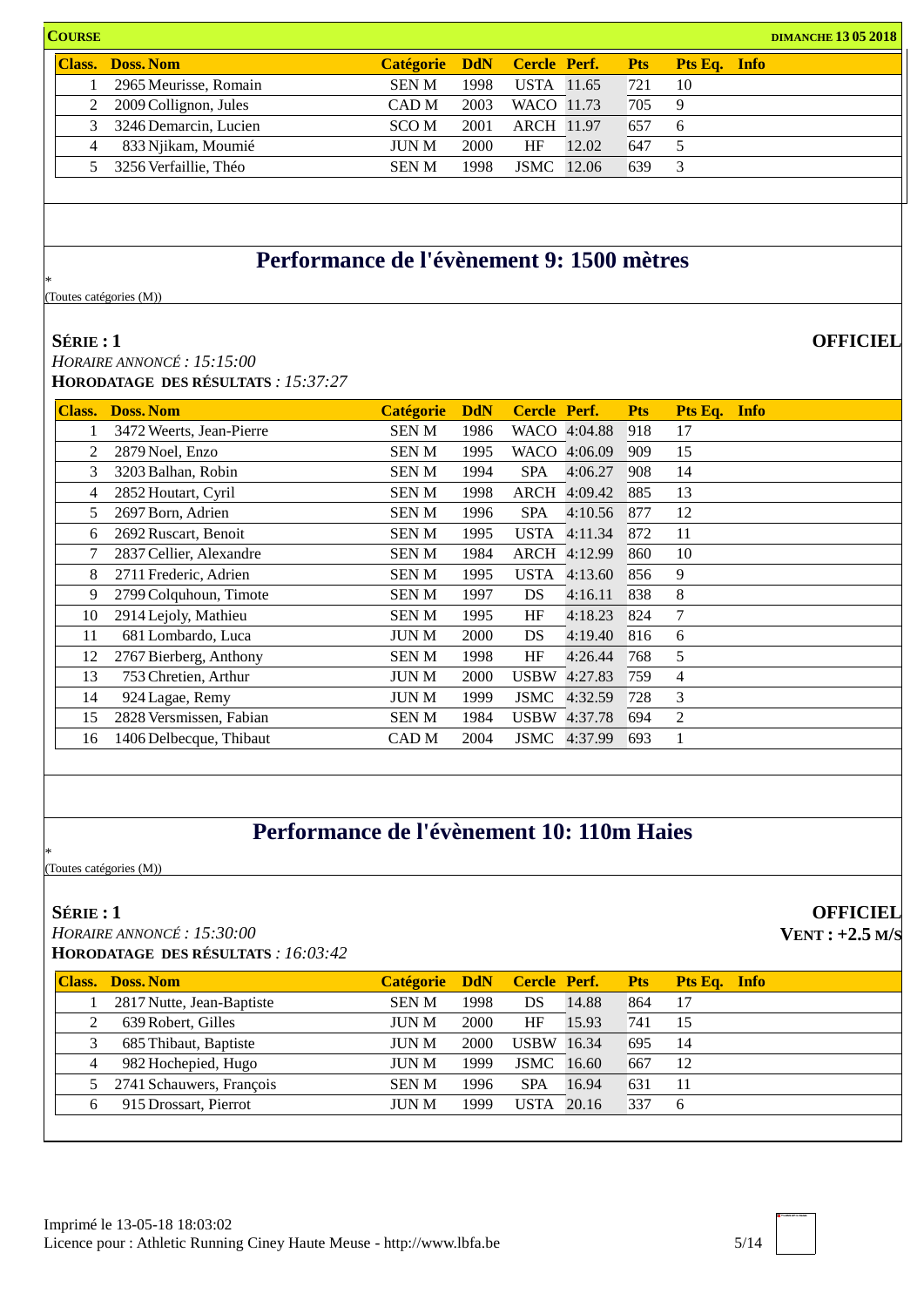### **OFFICIEL VENT : +2.2 M/S**

*HORAIRE ANNONCÉ : 15:40:00* **HORODATAGE DES RÉSULTATS** *: 16:03:42*

|   | <b>Class. Doss. Nom</b> | Catégorie DdN Cercle Perf. |      |                   |       | <b>Pts</b> | Pts Eq. Info |
|---|-------------------------|----------------------------|------|-------------------|-------|------------|--------------|
|   | 834 Seynave, Charles    | <b>JUN M</b>               | 1999 | <b>JSMC</b> 17.03 |       | 621        | 10           |
|   | 2 2916 Dujardin, Benoit | <b>SEN M</b>               | 1995 | USTA 17.97        |       | 527        | 9            |
|   | 3 2738 Mascart, Simon   | <b>SEN M</b>               | 1998 | <b>SPA</b>        | 18.01 | 523        | 8            |
| 4 | 656 Huberland, Baptiste | <b>IUN M</b>               | 1999 | WACO 21.50        |       | 240        |              |
|   | 6818 Romedenne, Pierre  | M40                        | 1976 | ARCH 24.05        |       | 100        |              |

### **SÉRIE : 3**

*HORAIRE ANNONCÉ : 15:50:00* **HORODATAGE DES RÉSULTATS** *: 16:03:42*

**Class. Doss. Nom Catégorie DdN Cercle Perf. Pts Pts Eq. Info** 3068 Parisis, Jean-Loup SEN M 1993 DS 16.50 677 13 2 3470 Faucogney, Geoffroy SEN M 1993 USBW 19.39 399 7 7130Romedenne, Denis M35 1982 ARCH 22.75 165 4 3525 Jamar de Bolsee, Guilleaume SEN M 1994 WACO 24.43 85 2 2726 Gillet, Laurent SEN M 1998 HF 30.49 0 1

## **Performance de l'évènement 13: 200 mètres**

\* (Toutes catégories (M))

### **SÉRIE : 1**

*HORAIRE ANNONCÉ : 15:50:00*

|   | <b>Class. Doss. Nom</b> | Catégorie DdN Cercle Perf. Pts |      |                   |       |     | <b>Pts Eq. Info</b> |  |
|---|-------------------------|--------------------------------|------|-------------------|-------|-----|---------------------|--|
|   | 2671 Snyders, Antoine   | <b>SEN M</b>                   | 1997 | WACO 21.67        |       | 916 | 17                  |  |
|   | 3213 Brunin, Clément    | <b>SENM</b>                    | 1996 | <b>USBW</b> 22.09 |       | 874 | 14                  |  |
| 3 | 3109 Braem, Mathieu     | <b>SENM</b>                    | 1998 | <b>JSMC</b> 22.38 |       | 845 | -13                 |  |
| 4 | 2965 Meurisse, Romain   | <b>SEN M</b>                   | 1998 | <b>USTA</b> 23.88 |       | 704 | - 8                 |  |
|   | 1644 Mohring, Noe       | CAD M                          | 2004 | HF                | 24.72 | 630 | $\mathcal{L}$       |  |
|   | 3246 Demarcin, Lucien   | SCO M                          | 2001 | ARCH 25.47        |       | 567 |                     |  |
|   |                         |                                |      |                   |       |     |                     |  |

### **SÉRIE : 2**

*HORAIRE ANNONCÉ : 16:00:00* **HORODATAGE DES RÉSULTATS** *: 16:25:33*

|   | <b>Class. Doss. Nom</b>  | Catégorie DdN Cercle Perf. |      |                   |       | Pts | <b>Pts Eq.</b> Info |
|---|--------------------------|----------------------------|------|-------------------|-------|-----|---------------------|
|   | 2824 Mengal, Simon       | <b>SEN M</b>               | 1995 | <b>USBW</b> 21.99 |       | 884 | 15                  |
|   | 2 2816 Andre, Adam       | <b>SEN M</b>               | 1998 | DS                | 23.49 | 739 | 10                  |
|   | 3 3034 Fournaux, Antoine | <b>SEN M</b>               | 1997 | <b>SPA</b>        | 23.86 | 706 | 9                   |
| 4 | 3054 Bontia, Hyacinthe   | <b>SEN M</b>               | 1985 | ARCH 24.24        |       | 672 |                     |
|   | 833 Njikam, Moumié       | <b>JUN M</b>               | 2000 | HF                | 24.43 | 655 |                     |

## **OFFICIEL**

**VENT : +2.4 M/S**

**OFFICIEL VENT : +2.7 M/S**

**OFFICIEL**

**VENT : +2.6 M/S**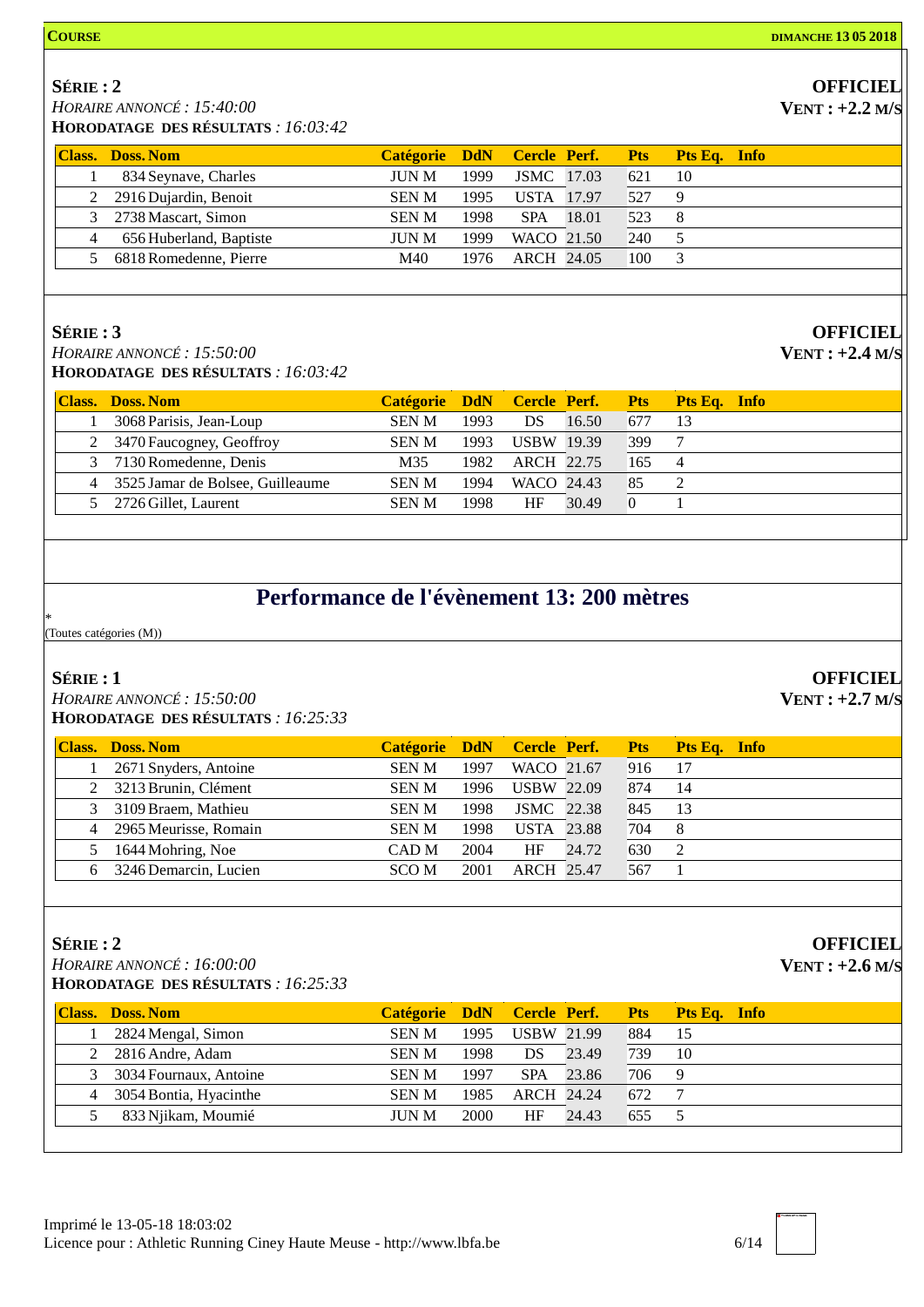### **COURSE DIMANCHE 13 05 2018**

### **OFFICIEL VENT : +2.1 M/S**

**OFFICIEL**

*HORAIRE ANNONCÉ : 16:10:00* **HORODATAGE DES RÉSULTATS** *: 16:25:33*

|   | <b>Class. Doss. Nom</b>     |              |      |                   |       |     | Catégorie DdN Cercle Perf. Pts Pts Eq. Info |
|---|-----------------------------|--------------|------|-------------------|-------|-----|---------------------------------------------|
|   | 3232 Depret, François       | <b>SEN M</b> | 1998 | USTA 22.45        |       | 838 | -12                                         |
|   | 2 3122 Dramaix, Aymerick    | <b>SEN M</b> | 1994 | DS.               | 23.15 | 771 | $-11$                                       |
|   | 3 3155 Vanbiervliet, Maxime | SCO M        | 2001 | <b>JSMC</b> 24.28 |       | 668 | -6                                          |
| 4 | 3483 Felten, Valentin       | <b>SEN M</b> | 1993 | <b>SPA</b>        | 24.50 | 649 | $\overline{4}$                              |
|   | 3251 Gilliaux, Noa          | SCO M        | 2002 | WACO 24.71        |       | 631 |                                             |

## **Performance de l'évènement 14: 5000 mètres**

\* (Toutes catégories (M))

### **SÉRIE : 1**

*HORAIRE ANNONCÉ : 16:05:00* **HORODATAGE DES RÉSULTATS** *: 17:06:45*

| <b>Class.</b> | <b>Doss, Nom</b>           | <b>Catégorie</b> | <b>DdN</b> | <b>Cercle</b> | Perf.           | <b>Pts</b> | Pts Eq. Info |  |
|---------------|----------------------------|------------------|------------|---------------|-----------------|------------|--------------|--|
|               | 2933 Lejeune, Emmanuel     | <b>SENM</b>      | 1992       | DS            | 14:49.77 0      |            | 17           |  |
| 2             | 3473 Thonon, Régis         | <b>SENM</b>      | 1987       | <b>WACO</b>   | 14:49.78 0      |            | 15           |  |
| 3             | 3206 Celis, Julien         | <b>SENM</b>      | 1998       | HF            | 15:05.64 0      |            | 14           |  |
| 4             | 2798 Doison, Gregoire      | <b>SENM</b>      | 1995       | DS            | 15:08.31 0      |            | 13           |  |
| 5             | 2823 Mengal, Arnaud        | <b>SENM</b>      | 1997       | <b>USBW</b>   | $15:11.60$ 0    |            | 12           |  |
| 6             | 3121 Brandenbourg, Michael | <b>SENM</b>      | 1986       |               | ARCH 15:13.95 0 |            | 11           |  |
| 7             | 2688 Adam, Thaddée         | <b>SENM</b>      | 1992       | <b>USTA</b>   | 15:15.49 0      |            | 10           |  |
| 8             | 3357 Lefebvre, Ludwig      | SEN M            | 1990       | <b>SPA</b>    | $15:16.25$ 0    |            | 9            |  |
| 9             | 3139 Gillet, Geoffray      | <b>SENM</b>      | 1987       | WACO          | 15:16.32 0      |            | 8            |  |
| 10            | 2934 Howet, Florian        | <b>SENM</b>      | 1993       |               | ARCH 15:40.38 0 |            | 7            |  |
| 11            | 6441 Dortu, Patrick        | M35              | 1982       | <b>SPA</b>    | 15:56.03 0      |            | 6            |  |
| 12            | 2692 Ruscart, Benoit       | <b>SENM</b>      | 1995       | <b>USTA</b>   | 15:56.95 0      |            | 5            |  |
| 13            | 3009 Vandenbroucke, Arnaud | <b>SENM</b>      | 1992       | <b>JSMC</b>   | 15:57.03 0      |            | 4            |  |
| 14            | 3646 Vandenbroek, Antoine  | SCO M            | 2002       | <b>USBW</b>   | 16:52.41 0      |            | 3            |  |
| 15            | 7079 Hallez, Jeremy        | M35              | 1982       | JSMC          | 17:18.77 0      |            | 2            |  |
| 16            | 3205 Hafiane, Elias        | <b>SENM</b>      | 1996       | HF            | 19:15.48 0      |            | 1            |  |

**CONCOURS DIMANCHE 13 05 2018**

## **Performance de l'évènement 1: Perche**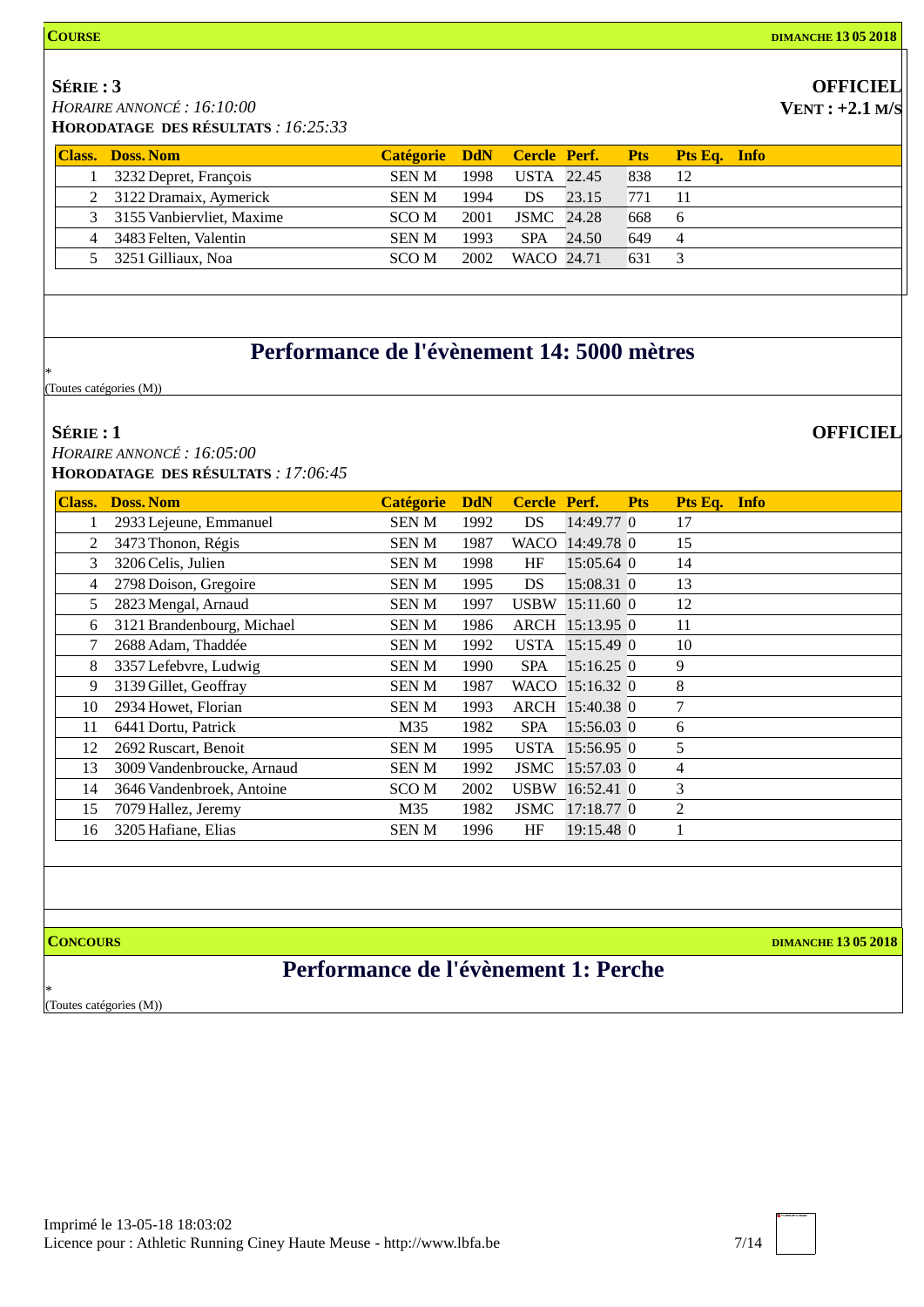**GROUPE : 1**

*HORAIRE ANNONCÉ : 13:30:00* **HORODATAGE DES RÉSULTATS** *: 16:16:52*

| <b>Class.</b> | <b>Doss. Nom</b>         | <b>Catégorie</b> | <b>DdN</b> | Cercle Perf.       |      | <b>Pts</b> | Pts Eq. Info |
|---------------|--------------------------|------------------|------------|--------------------|------|------------|--------------|
|               | 682 Nutte, Matthias      | <b>JUN M</b>     | 2000       | DS                 | 4m10 | 645        | 17           |
| 2             | 639 Robert, Gilles       | <b>JUN M</b>     | 2000       | HF                 | 3m95 | 603        | 15           |
| 3             | 3241 Spigeleer, Loic     | SCO M            | 2001       | <b>USBW</b>        | 3m80 | 562        | 14           |
| 4             | 915 Drossart, Pierrot    | JUN M            | 1999       | <b>USTA</b>        | 3m60 | 509        | 13           |
| 5             | 1610 Reip, Martin        | CAD M            | 2003       | HF                 | 3m50 | 482        | 12           |
| 6             | 3172 Pondant, Romain     | <b>SENM</b>      | 1994       | <b>SPA</b>         | 3m50 | 482        | 11           |
| 7             | 3340 Dubois, Tristan     | SCO <sub>M</sub> | 2001       | DS                 | 3m10 | 381        | 10           |
| 8             | 3435 Claessens, Martin   | <b>SENM</b>      | 1998       | <b>USBW</b>        | 3m00 | 357        | 9            |
| 9             | 3511 De Vos, Antoine     | <b>SENM</b>      | 1993       | JSMC               | 3m00 | 357        | 8            |
| 10            | 3124 Kraeye, Tom         | SCO <sub>M</sub> | 2002       | <b>USTA</b>        | 2m80 | 309        | 7            |
| 11            | 6591 Wallstroem, Olivier | M45              | 1970       | <b>SPA</b>         | 2m80 | 309        | 6            |
| 12            | 3109 Brevers, Hugo       | SCO <sub>M</sub> | 2002       | WACO               | 2m60 | 264        | 5            |
| 13            | 2958 Kinard, Aurelien    | <b>SENM</b>      | 1990       | $\text{ARCH}$ 2m06 |      | 151        | 3.5          |
| 13            | 3588 Henrard, Antoine    | SCO <sub>M</sub> | 2002       | WACO 2m06          |      | 151        | 3.5          |
| 15            | 3250 Najmaoui, Colin     | SCO M            | 2001       | ARCH 2m06          |      | 151        | 1.5          |
| 15            | 3256 Verfaillie, Théo    | SEN M            | 1998       | JSMC               | 2m06 | 151        | 1.5          |

## **Performance de l'évènement 2: Javelot 800g**

\* (Toutes catégories (M))

### **GROUPE : 1**

*HORAIRE ANNONCÉ : 13:30:00* **HORODATAGE DES RÉSULTATS** *: 15:27:15*

| <b>Class.</b> | <b>Doss. Nom</b>         | <b>Catégorie</b> | <b>DdN</b> | <b>Cercle</b> | Perf.      | <b>Pts</b> | Pts Eq.<br>Info |
|---------------|--------------------------|------------------|------------|---------------|------------|------------|-----------------|
|               | 6424 Braconnier, Benoît  | M35              | 1982       | <b>SPA</b>    | 46m21      | 533        | 17              |
| 2             | 3115 Simar, Floryan      | <b>SENM</b>      | 1998       | HF            | 44m38      | 506        | 15              |
| 3             | 7668 Hurduc, Romeo       | M45              | 1969       | DS            | 44m38      | 506        | 14              |
| 4             | 3435 Claessens, Martin   | <b>SENM</b>      | 1998       | <b>USBW</b>   | 42m36      | 476        | 13              |
| 5             | 3484 Bronfort, Nicolas   | <b>SENM</b>      | 1989       | <b>SPA</b>    | 42m13      | 473        | 12              |
| 6             | 997 Hradisky, Elias      | <b>JUN M</b>     | 2000       | <b>USBW</b>   | 41m59      | 465        | 11              |
| 7             | 2726 Gillet, Laurent     | <b>SENM</b>      | 1998       | HF            | 40m65      | 452        | 10              |
| 8             | 3515 Gets, Damien        | <b>SENM</b>      | 1985       | <b>USTA</b>   | 37m19      | 402        | 9               |
| 9             | 995 Hubaut, Paul         | <b>JUNM</b>      | 1999       | <b>JSMC</b>   | 35m45      | 377        | 8               |
| 10            | 2838 Degeimbre, Valentin | <b>SENM</b>      | 1994       |               | ARCH 33m52 | 349        | 7               |
| 11            | 3469 Geudvert, Nicolas   | <b>SENM</b>      | 1993       |               | ARCH 33m10 | 343        | 6               |
| 12            | 3511 De Vos, Antoine     | <b>SENM</b>      | 1993       | JSMC          | 31m06      | 314        | 5               |
| 13            | 7667 Cheval, Benoît      | M45              | 1970       | DS            | 30m79      | 310        | 4               |
| 14            | 7627 Bacart, Georges     | M55              | 1962       | <b>USTA</b>   | 30m68      | 309        | 3               |
| 15            | 2672 Snyders, Camille    | <b>SENM</b>      | 1997       | WACO          | 29m23      | 288        | $\overline{2}$  |
| 16            | 690 Frankin, Clément     | <b>JUNM</b>      | 1999       | WACO          | 27m94      | 270        | 1               |
|               |                          |                  |            |               |            |            |                 |

## **Performance de l'évènement 4: Hauteur**

\* (Toutes catégories (M)) **OFFICIEL**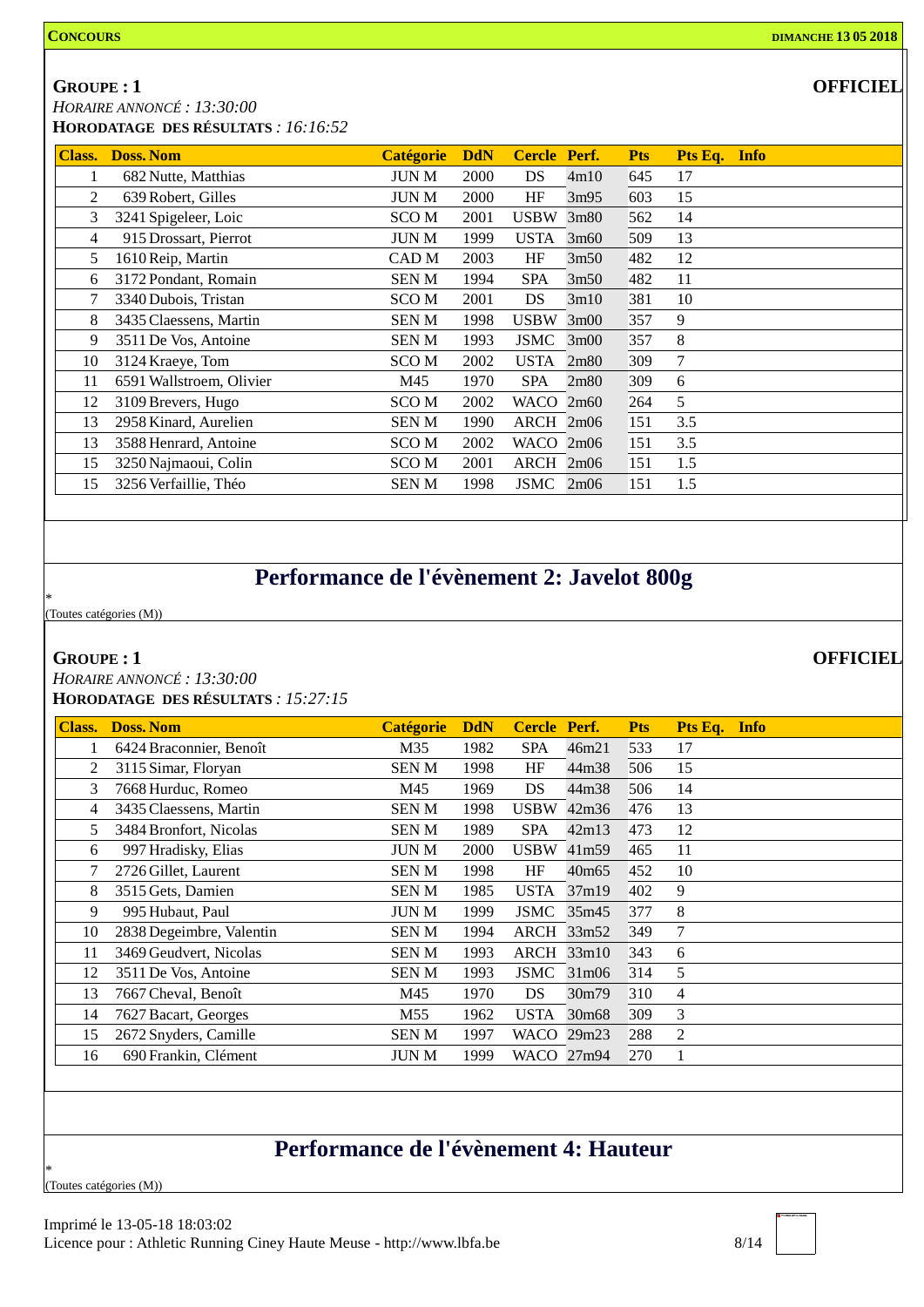### **GROUPE : 1**

*HORAIRE ANNONCÉ : 14:00:00* **HORODATAGE DES RÉSULTATS** *: 16:49:41*

| Class.         | <b>Doss. Nom</b>          | <b>Catégorie</b> | <b>DdN</b> | Cercle Perf. |                   | <b>Pts</b> | Pts Eq. Info   |
|----------------|---------------------------|------------------|------------|--------------|-------------------|------------|----------------|
|                | 2817 Nutte, Jean-Baptiste | <b>SENM</b>      | 1998       | DS           | 1m95              | 758        | 17             |
| 2              | 3167 Bal, Nicolas         | <b>SENM</b>      | 1996       | <b>USTA</b>  | 1m95              | 758        | 15             |
| 3              | 3251 Gilliaux, Noa        | SCO M            | 2002       | WACO         | 1m75              | 585        | 14             |
| $\overline{4}$ | 901 Reginster, Gaetan     | <b>JUN M</b>     | 1999       | <b>USBW</b>  | 1m75              | 585        | 13             |
| 5              | 3035 Loncin, Pol          | <b>SENM</b>      | 1995       | <b>SPA</b>   | 1 <sub>m</sub> 70 | 544        | 11.5           |
| 5              | 6424 Braconnier, Benoît   | M35              | 1982       | <b>SPA</b>   | 1 <sub>m</sub> 70 | 544        | 11.5           |
| 7              | 3513 De Winter, Basile    | <b>SENM</b>      | 1990       | <b>JSMC</b>  | 1 <sub>m</sub> 70 | 544        | 10             |
| 8              | 3461 Marechal, Quentin    | <b>SCOM</b>      | 2001       | HF           | 1 <sub>m</sub> 70 | 544        | 9              |
| 9              | 3470 Faucogney, Geoffroy  | <b>SENM</b>      | 1993       | <b>USBW</b>  | 1m65              | 504        | 8              |
| 10             | 3399 Claes, Melvyn        | SCO M            | 2001       | <b>USTA</b>  | 1m65              | 504        | 7              |
| 11             | 3109 Brevers, Hugo        | <b>SCOM</b>      | 2002       | WACO         | 1m60              | 464        | 6              |
| 12             | 1406 Delbecque, Thibaut   | CAD <sub>M</sub> | 2004       | <b>JSMC</b>  | 1 <sub>m50</sub>  | 389        | 5              |
| 13             | 3258 Houtart, Nicolas     | <b>SCOM</b>      | 2002       | ARCH         | 1m50              | 389        | $\overline{4}$ |
| 14             | 1671 Rensonnet, Julien    | CAD M            | 2004       | HF           | 1m40              | 317        | 2.5            |
| 14             | 3247 Devos, Oscar         | SCO M            | 2002       | ARCH         | 1m40              | 317        | 2.5            |
| 16             | 3339 Dubois, Cyril        | SCO <sub>M</sub> | 2001       | DS           | 1m40              | 317        |                |

## **Performance de l'évènement 6: Poids 7,260kg**

\* (Toutes catégories (M))

### **GROUPE : 1**

*HORAIRE ANNONCÉ : 14:20:00* **HORODATAGE DES RÉSULTATS** *: 15:44:32*

| <b>Class.</b> | <b>Doss. Nom</b>                   | <b>Catégorie</b> | <b>DdN</b> | Cercle Perf. |       | <b>Pts</b> | Pts Eq.<br><b>Info</b> |  |
|---------------|------------------------------------|------------------|------------|--------------|-------|------------|------------------------|--|
|               | 2740 Rausin, Loic                  | SEN M            | 1984       | <b>SPA</b>   | 13m53 | 700        | 17                     |  |
| 2             | 7190 De Geyter, Olivier            | M40              | 1973       | <b>JSMC</b>  | 12m51 | 637        | 15                     |  |
| 3             | 6771 Benioucef, Karim              | M40              | 1977       | <b>USBW</b>  | 12m33 | 626        | 14                     |  |
| 4             | 7668 Hurduc, Romeo                 | M45              | 1969       | DS           | 12m10 | 612        | 13                     |  |
| 5             | 7436 Duthoo, Laurent               | M45              | 1970       | <b>JSMC</b>  | 10m88 | 539        | 12                     |  |
| 6             | 3515 D'heygere, Jerome             | <b>SENM</b>      | 1990       | <b>USTA</b>  | 10m68 | 527        | 11                     |  |
| 7             | 3115 Simar, Floryan                | <b>SENM</b>      | 1998       | HF           | 10m63 | 524        | 10                     |  |
| 8             | 6423 Bouchoms, Jean-Marc           | M40              | 1978       | <b>SPA</b>   | 10m53 | 518        | 9                      |  |
| 9             | 6432 Baton, Stephane               | M40              | 1977       | DS           | 10m03 | 487        | 8                      |  |
| 10            | 7030 Grailet, Bernard              | M55              | 1963       | WACO         | 9m79  | 473        | 7                      |  |
| 11            | 7522 Ghuys, Dimitri                | M45              | 1968       | $USBW$ 9m32  |       | 445        | 6                      |  |
| 12            | 7628 Bettolo, Laurent <sup>o</sup> | M50              | 1966       | ARCH 9m07    |       | 430        | 5                      |  |
| 13            | 7627 Bacart, Georges               | M55              | 1962       | USTA         | 8m53  | 398        | $\overline{4}$         |  |
| 14            | 7670 Evrard, Andre                 | M65              | 1951       | ARCH         | 7m56  | 340        | 3                      |  |
| 15            | 2669 Hella, Guillaume              | SEN M            | 1994       | WACO         | 6m96  | 305        | 2                      |  |
| 16            | 636 Vanoosthuyze, Alexis           | <b>JUN M</b>     | 2000       | HF           | 6m82  | 297        | 1                      |  |

## **Performance de l'évènement 11: Longueur**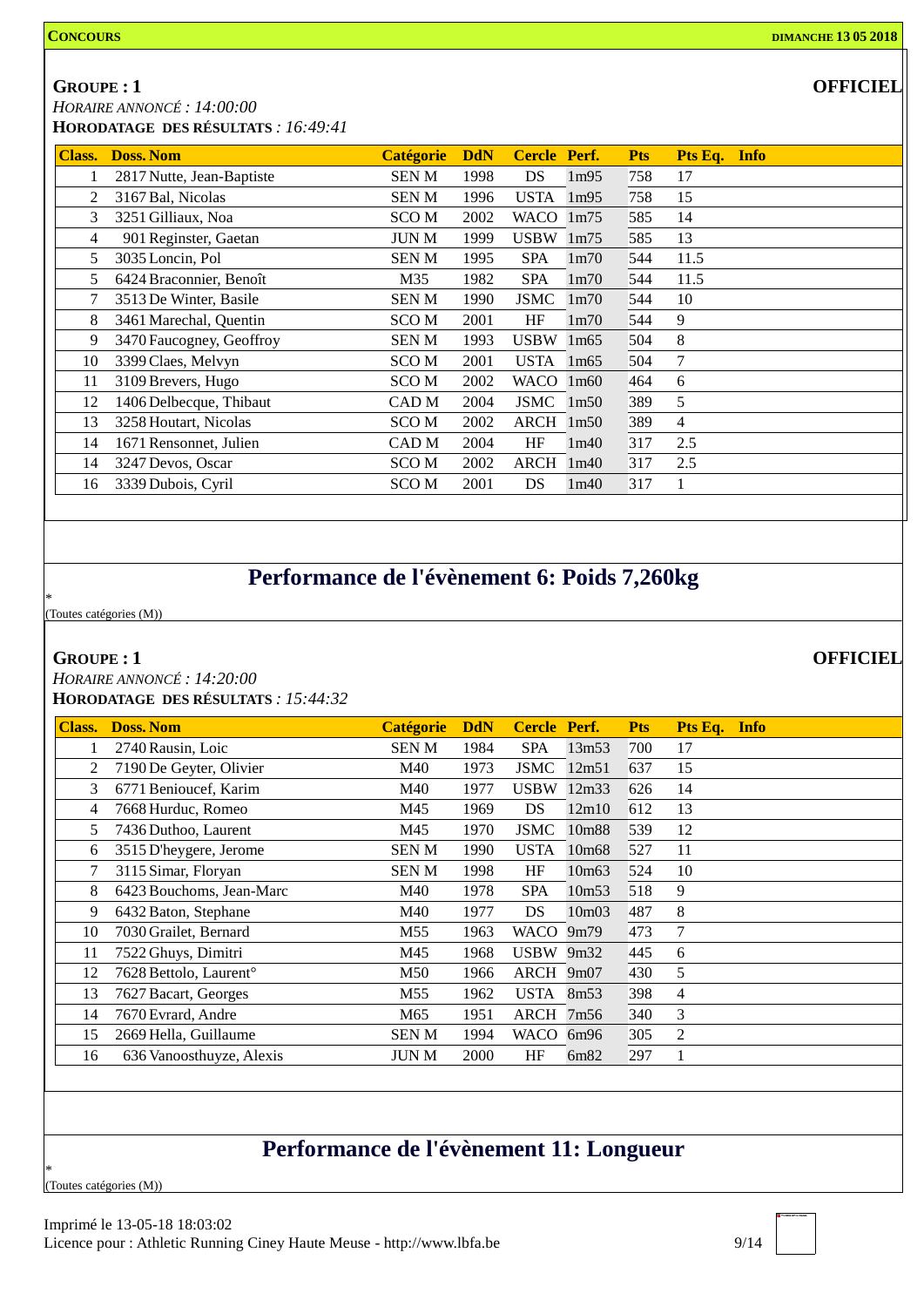### **GROUPE : 1**

*HORAIRE ANNONCÉ : 15:30:00*

**HORODATAGE DES RÉSULTATS** *: 17:04:06*

| <b>Class.</b>  | <b>Doss. Nom</b>          | <b>Catégorie</b>       | <b>DdN</b> | <b>Cercle Perf.</b> |                   | <b>Pts</b> | Pts Eq. Info   |
|----------------|---------------------------|------------------------|------------|---------------------|-------------------|------------|----------------|
| $\mathbf{1}$   | 3172 Pondant, Romain      | <b>SENM</b>            | 1994       | <b>SPA</b>          | 6m54<br>$+0.0m/s$ | 707        | 17             |
| $\overline{2}$ | 901 Reginster, Gaetan     | <b>JUN M</b>           | 1999       | USBW 6m53           | $+0.0$ m/s        | 704        | 15             |
| 3              | 3167 Bal, Nicolas         | <b>SENM</b>            | 1996       | <b>USTA</b>         | 6m39<br>$+0.0m/s$ | 673        | 14             |
| 4              | 2736 Jacques, Sébastien   | <b>SENM</b>            | 1992       | <b>SPA</b>          | 6m13<br>$+0.0m/s$ | 615        | 13             |
| 5              | 682 Nutte, Matthias       | <b>JUN M</b>           | 2000       | DS                  | 6m00<br>$+0.0m/s$ | 587        | 12             |
| 6              | 982 Hochepied, Hugo       | $\rm JUN$ M            | 1999       | <b>JSMC</b>         | 5m89<br>$+0.0m/s$ | 563        | 11             |
| 7              | 3399 Claes, Melvyn        | <b>SCOM</b>            | 2001       | <b>USTA</b>         | 5m83<br>$+0.0m/s$ | 550        | 10             |
| 8              | 2721 Poblome, Romain      | <b>SENM</b>            | 1998       | <b>JSMC</b>         | 5m80<br>$+0.0m/s$ | 544        | 9              |
| 9              | 3340 Dubois, Tristan      | <b>SCOM</b>            | 2001       | DS                  | 5m51<br>$+0.0m/s$ | 483        | 8              |
| 10             | 3569 Voilet, Killian      | SCO <sub>M</sub>       | 2002       | <b>USBW</b>         | 5m42<br>$+0.0m/s$ | 465        | $\overline{7}$ |
| 11             | 1411 Robert, Guillaume    | $\operatorname{CAD}$ M | 2003       | $\rm{HF}$           | 5m21<br>$+0.0m/s$ | 423        | 6              |
| 12             | 758 Liegeois, Louis       | $\rm JUN~M$            | 2000       | ARCH 5m01           | $+0.0m/s$         | 384        | 5              |
| 13             | 613 Lambert, Romain       | $\rm JUN$ M            | 2000       | WACO 4m96           | $+0.0m/s$         | 375        | $\overline{4}$ |
| 14             | 3321 Bouchat, Arthur      | <b>SCOM</b>            | 2002       | ARCH 4m77           | $+0.0m/s$         | 339        | 3              |
| 15             | 1461 Abdoul Wahab, Mimoun | $\operatorname{CAD}$ M | 2004       | HF                  | 4m68<br>$+0.0m/s$ | 323        | $\overline{2}$ |
| 16             | 2009 Collignon, Jules     | CAD M                  | 2003       | <b>WACO</b>         | 4m51<br>$+0.0m/s$ | 292        | $\mathbf{1}$   |
|                |                           |                        |            |                     |                   |            |                |
|                |                           |                        |            |                     |                   |            |                |
|                |                           |                        |            |                     |                   |            |                |

## **Performance de l'évènement 12: Disque 2,000kg**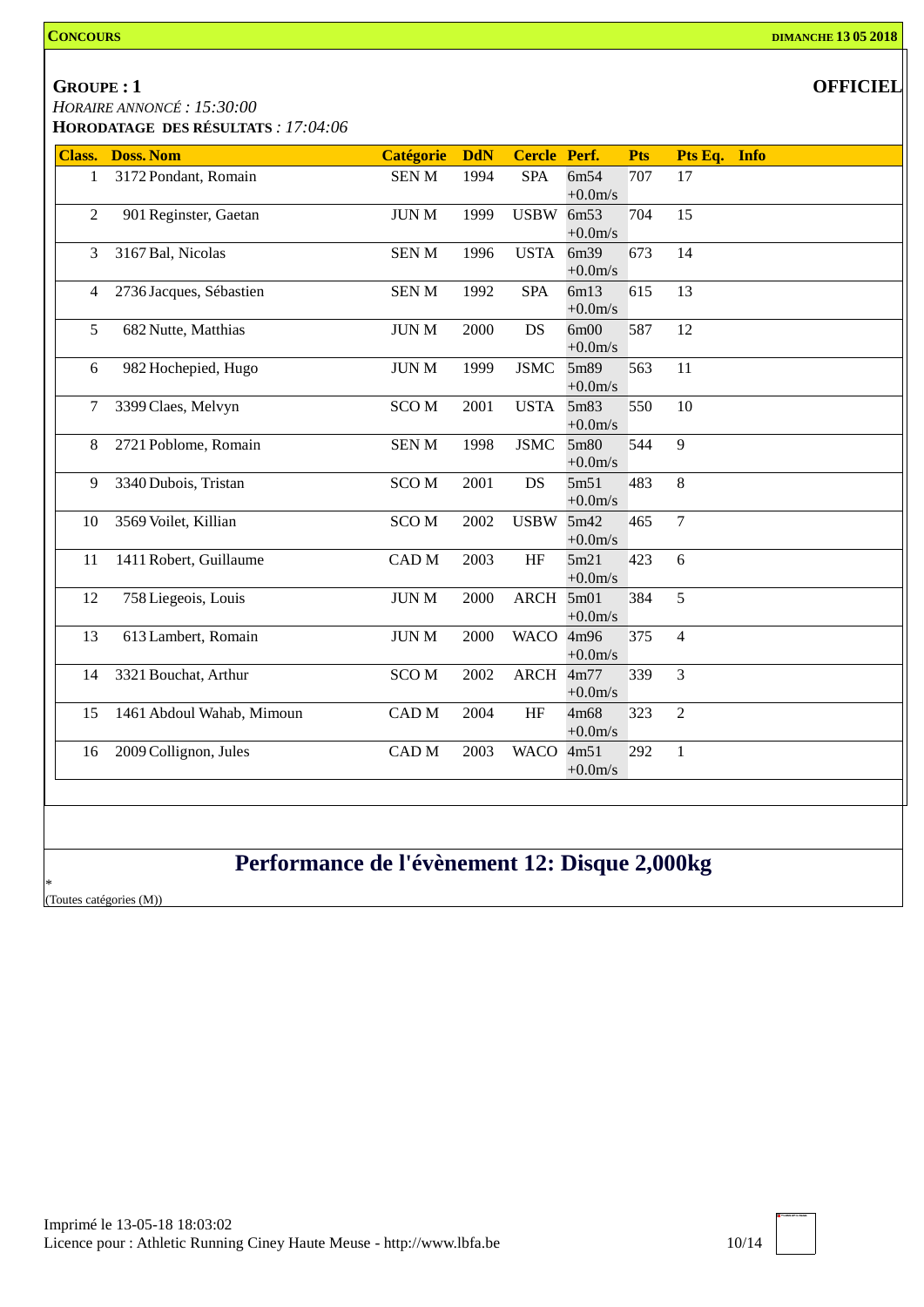**GROUPE : 1**

*HORAIRE ANNONCÉ : 15:30:00* **HORODATAGE DES RÉSULTATS** *: 17:00:39*

| 2740 Rausin, Loic<br>7190 De Geyter, Olivier<br>7030 Grailet, Bernard<br>7436 Duthoo, Laurent | <b>SENM</b><br>M40<br>M55 | 1984<br>1973<br>1963 | <b>SPA</b><br>JSMC | 40m43<br>33m44 | 673<br>533                                            | 17             |  |
|-----------------------------------------------------------------------------------------------|---------------------------|----------------------|--------------------|----------------|-------------------------------------------------------|----------------|--|
|                                                                                               |                           |                      |                    |                |                                                       |                |  |
|                                                                                               |                           |                      |                    |                |                                                       | 15             |  |
|                                                                                               |                           |                      | WACO 33m18         |                | 527                                                   | 14             |  |
|                                                                                               | M45                       | 1970                 | JSMC 33m14         |                | 527                                                   | 13             |  |
| 6771 Benioucef, Karim                                                                         | M40                       | 1977                 | USBW               | 32m89          | 522                                                   | 12             |  |
| 3515 D'heygere, Jerome                                                                        | SEN M                     | 1990                 | <b>USTA</b>        | 32m47          | 513                                                   | 11             |  |
| 6423 Bouchoms, Jean-Marc                                                                      | M40                       | 1978                 | <b>SPA</b>         | 32m42          | 512                                                   | 10             |  |
| 7667 Cheval, Benoît                                                                           | M45                       | 1970                 | DS                 | 29m05          | 446                                                   | 9              |  |
| 3212 Dutrieux, Gilles                                                                         | <b>SENM</b>               | 1997                 | <b>USBW</b>        |                | 438                                                   | 8              |  |
| 3515 Gets, Damien                                                                             | SEN M                     | 1985                 | <b>USTA</b>        |                | 434                                                   | 7              |  |
| 7670 Evrard, Andre                                                                            | M65                       | 1951                 | ARCH               |                | 428                                                   | 6              |  |
| 6432 Baton, Stephane                                                                          | M40                       | 1977                 | DS                 | 27m84          | 422                                                   | 5              |  |
| 7628 Bettolo, Laurent <sup>o</sup>                                                            | M50                       | 1966                 | ARCH               |                | 398                                                   | $\overline{4}$ |  |
| 738 Foguenne, Jacob                                                                           | <b>JUN M</b>              | 2000                 | HF                 | 24m18          | 351                                                   | 3              |  |
| 690 Frankin, Clément                                                                          | <b>JUNM</b>               | 1999                 | WACO               |                | 304                                                   | $\overline{c}$ |  |
| 636 Vanoosthuyze, Alexis                                                                      | <b>JUN M</b>              | 2000                 | HF                 | 16m74          | 212                                                   |                |  |
|                                                                                               |                           |                      |                    |                | 28m <sub>65</sub><br>28m46<br>28m12<br>26m61<br>21m69 |                |  |

### **HORSMATCH DIMANCHE 13 05 2018**

**OFFICIEL VENT : +0.0 M/S**

## **Performance de l'évènement 15: 100 mètres HORS MATCH**

(Toutes catégories (M))

### **SÉRIE : 1**

\*

*HORAIRE ANNONCÉ : 16:25:00* **HORODATAGE DES RÉSULTATS** *: 17:08:38*

| <b>Class.</b>  | Doss, Nom                 | Catégorie DdN Cercle Perf. |      |                   |       | Pts | Pts Eq. Info |  |
|----------------|---------------------------|----------------------------|------|-------------------|-------|-----|--------------|--|
|                | 2723 Poblome, Olivier     | <b>SEN M</b>               | 1993 | <b>JSMC</b> 12.00 |       | 651 |              |  |
|                | 928 Issia Amoundala, Marc | <b>JUN M</b>               | 1999 | <b>USBW</b> 12.13 |       | 626 |              |  |
| 3              | 2800 Megret, Alexandre    | <b>SEN M</b>               | 1993 | DS                | 12.40 | 574 |              |  |
| $\overline{4}$ | 6818 Romedenne, Pierre    | M40                        | 1976 | ARCH 12.49        |       | 558 |              |  |
|                | 766 Bournonville, Roman   | <b>JUN M</b>               | 1999 | DS                | 12.56 | 545 |              |  |
| 6              | 3513 De Winter, Basile    | <b>SENM</b>                | 1990 | JSMC              | 12.60 | 538 |              |  |
|                |                           |                            |      |                   |       |     |              |  |

## **Performance de l'évènement 16: 800 mètres HORS MATCH**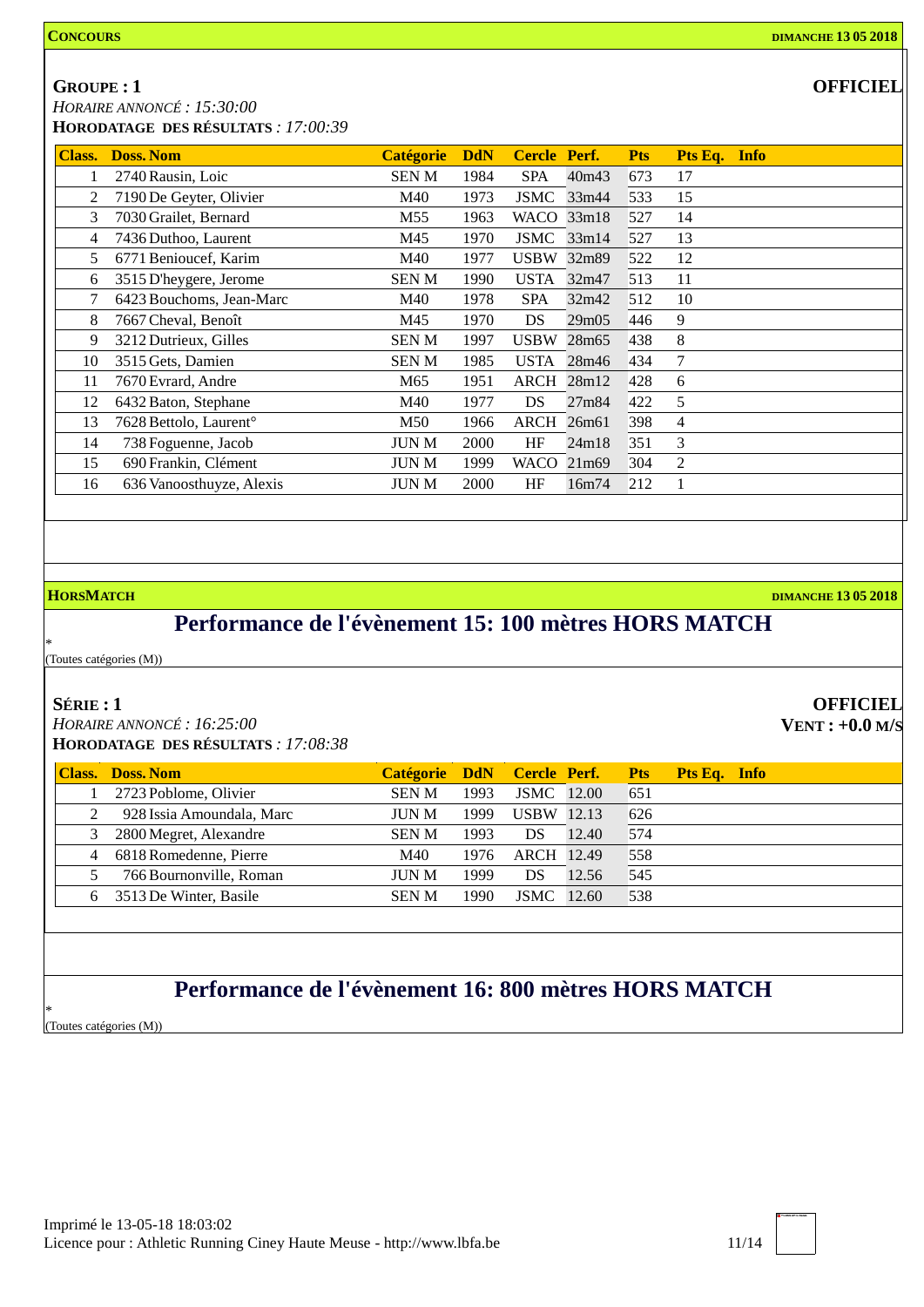*HORAIRE ANNONCÉ : 16:50:00* **HORODATAGE DES RÉSULTATS** *: 18:02:45*

| <b>OFFICIEL</b> |  |
|-----------------|--|
|-----------------|--|

| <b>Class.</b> | <b>Doss, Nom</b>                 | <b>Catégorie</b> | <b>DdN</b> | Cercle Perf.    |              | <b>Pts</b>     | Pts Eq. Info |  |
|---------------|----------------------------------|------------------|------------|-----------------|--------------|----------------|--------------|--|
|               | 1530 Labar, Clément              | CAD M            | 2003       |                 | ARCH 2:06.02 | $\Omega$       | 17           |  |
|               | 3258 Houtart, Nicolas            | <b>SCOM</b>      | 2002       |                 | ARCH 2:10.09 | $\overline{0}$ | 15           |  |
| 3             | 3247 Devos, Oscar                | <b>SCOM</b>      | 2002       |                 | ARCH 2:13.28 | $\overline{0}$ | 14           |  |
| 4             | 995 Hubaut, Paul                 | <b>JUN M</b>     | 1999       | <b>JSMC</b>     | 2:13.72      | $\Omega$       | 13           |  |
| 5             | 3462 Smagghe, Clement            | <b>SCOM</b>      | 2002       | HF              | 2:14.41      | $\overline{0}$ | 12           |  |
| 6             | 1533 Masschaele, Arnaud          | CAD M            | 2003       |                 | ARCH 2:14.74 | $\Omega$       | 11           |  |
| 7             | 3186 El Baldi, Driss             | <b>SCOM</b>      | 2001       | HF              | $2:16.36$ 0  |                | 10           |  |
| 8             | 1459 Charlet-Briart, Louis       | CAD M            | 2003       | HF              | 2:16.80      | $\Omega$       | 9            |  |
| 9             | 1528 Janton, Quentin             | CAD M            | 2003       |                 | ARCH 2:17.25 | $\theta$       | 8            |  |
| 10            | 1610 Reip, Martin                | CAD M            | 2003       | HF              | 2:17.67      | $\theta$       | 7            |  |
| 11            | 7513 Urbano, Michael             | M40              | 1978       | SPA             | 2:19.29      | $\Omega$       | 6            |  |
| 12            | 6853 Dupont, Lesther             | M40              | 1974       | DS              | 2:20.52      | $\theta$       | 5            |  |
| 13            | 3525 Jamar de Bolsee, Guilleaume | <b>SENM</b>      | 1994       |                 | WACO 2:29.14 | 0              | 4            |  |
| 14            | 1536 Roberfroid, Louis           | CAD M            | 2004       |                 | ARCH 2:29.35 | 0              | 3            |  |
|               | 2837 Cellier, Alexandre          | SEN M            | 1984       | <b>ARCH DNS</b> |              | $\overline{0}$ |              |  |
|               |                                  |                  |            |                 |              |                |              |  |
|               |                                  |                  |            |                 |              |                |              |  |
|               |                                  |                  |            |                 |              |                |              |  |
|               |                                  |                  |            |                 |              |                |              |  |

**RELAIS DIMANCHE 13 05 2018**

## **Performance de l'évènement 17: 4 x 100 mètres**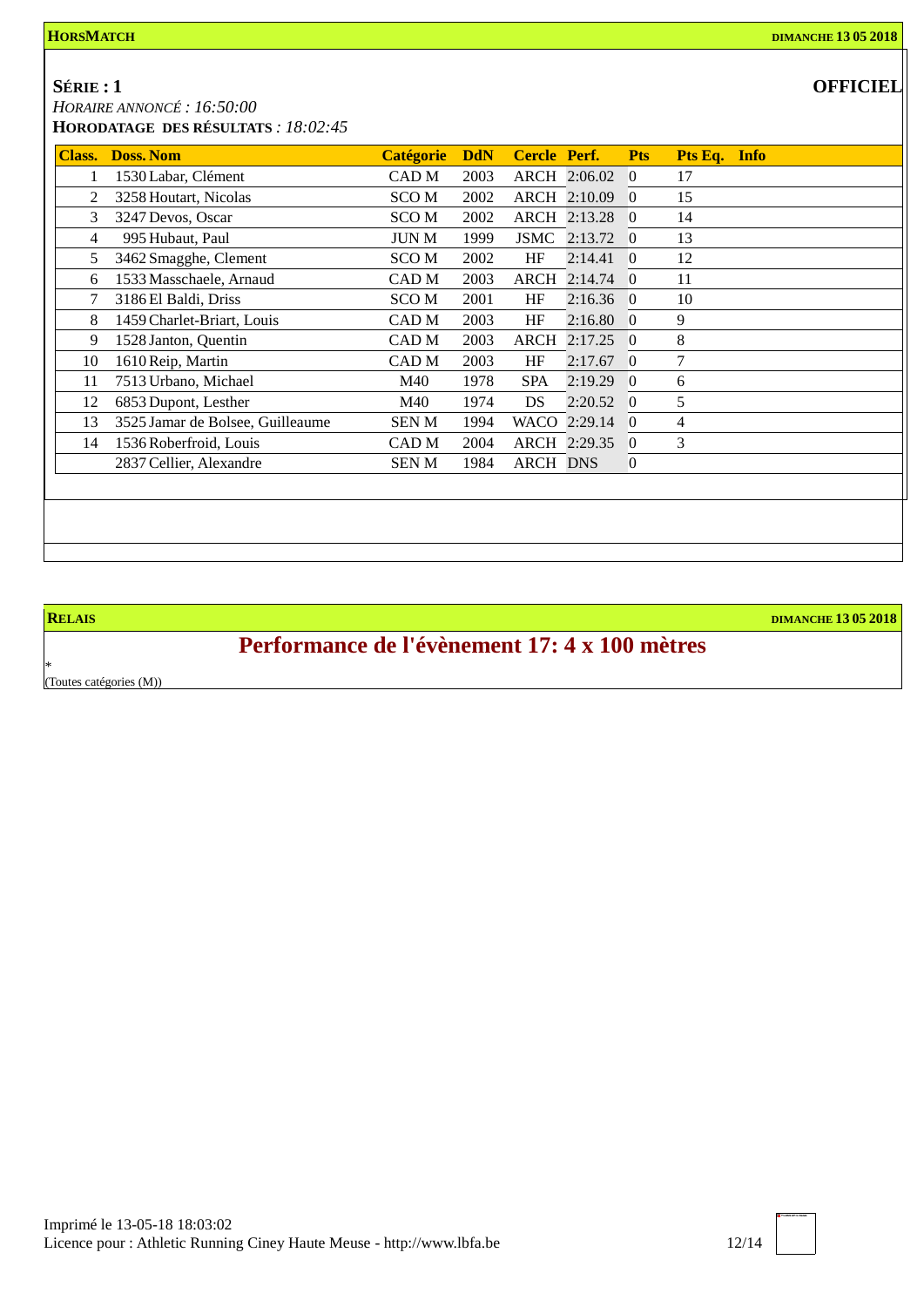**HORODATAGE DES RÉSULTATS** *: 17:36:05*

| Clas. | <b>Doss. Nom</b> |                                            | <b>Catégorie</b> | <b>DdN</b> | <b>Cercle</b> | Perf. | <b>Pts</b>       | <b>Pts</b> | <b>Info</b> |
|-------|------------------|--------------------------------------------|------------------|------------|---------------|-------|------------------|------------|-------------|
|       |                  |                                            |                  |            |               |       |                  | Eq.        |             |
|       |                  | <b>Waremme Athletic Club Oreye</b>         | TC M             |            | <b>WACO</b>   | 44.96 | $\boldsymbol{0}$ | 18         |             |
|       | 3109             | Brevers, Hugo                              | <b>SCOM</b>      | 2002       | <b>WACO</b>   |       |                  |            |             |
|       | 2009             | Collignon, Jules                           | CAD <sub>M</sub> | 2003       | <b>WACO</b>   |       |                  |            |             |
|       | 2669             | Hella, Guillaume                           | <b>SENM</b>      | 1994       | <b>WACO</b>   |       |                  |            |             |
|       | 2671             | Snyders, Antoine                           | <b>SENM</b>      | 1997       | <b>WACO</b>   |       |                  |            |             |
| 2     |                  | Jeunesse et Sport Mouscron -               | TC M             |            | <b>JSMC</b>   | 45.99 | $\theta$         | 13         |             |
|       | 2723 Comines     |                                            | <b>SENM</b>      | 1993       | <b>JSMC</b>   |       |                  |            |             |
|       | 982              | Poblome, Olivier                           | <b>JUNM</b>      | 1999       | <b>JSMC</b>   |       |                  |            |             |
|       | 3155             | Hochepied, Hugo                            | <b>SCOM</b>      | 2001       | <b>JSMC</b>   |       |                  |            |             |
|       | 3154             | Vanbiervliet, Maxime                       | <b>SCOM</b>      | 2002       | <b>JSMC</b>   |       |                  |            |             |
|       |                  | Tharin, Benjamin                           |                  |            |               |       |                  |            |             |
| 3     |                  | <b>Union Athlétique Hautes-Fagnes TC M</b> |                  |            | HF            | 46.42 | $\theta$         | 9          |             |
|       | 639              | Robert, Gilles                             | <b>JUNM</b>      | 2000       | HF            |       |                  |            |             |
|       | 833              | Njikam, Moumié                             | <b>JUN M</b>     | 2000       | HF            |       |                  |            |             |
|       | 1644             | Mohring, Noe                               | CAD <sub>M</sub> | 2004       | HF            |       |                  |            |             |
|       | 1461             | Abdoul Wahab, Mimoun                       | CAD M            | 2004       | HF            |       |                  |            |             |
| 4     |                  | <b>Athletic Running Ciney Haute</b>        | TC M             |            | <b>ARCH</b>   | 47.89 | $\overline{0}$   | 5          |             |
|       | 3246 Meuse       |                                            | <b>SCOM</b>      | 2001       | <b>ARCH</b>   |       |                  |            |             |
|       | 3321             | Demarcin, Lucien                           | <b>SCOM</b>      | 2002       | <b>ARCH</b>   |       |                  |            |             |
|       | 3542             | Bouchat, Arthur                            | <b>SCOM</b>      | 2002       | <b>ARCH</b>   |       |                  |            |             |
|       | 3250             | Carpentier, Leyton                         | <b>SCOM</b>      | 2001       | <b>ARCH</b>   |       |                  |            |             |
|       |                  | Najmaoui, Colin                            |                  |            |               |       |                  |            |             |

### **SÉRIE : 2**

*HORAIRE ANNONCÉ : 17:25:00* **OFFICIEL**

**HORODATAGE DES RÉSULTATS** *: 17:36:05*

| Clas.          | <b>Doss. Nom</b>                           |                                | <b>Catégorie</b> | <b>DdN</b> | <b>Cercle</b> | Perf.      | <b>Pts</b>     | <b>Pts</b><br>Eq. | <b>Info</b> |
|----------------|--------------------------------------------|--------------------------------|------------------|------------|---------------|------------|----------------|-------------------|-------------|
|                | <b>Royale Union Sportive</b>               |                                | TC M             |            | <b>USTA</b>   | 45.16      | $\overline{0}$ | 15                |             |
|                | 741 Tournaisienne d'Athlétisme             |                                | JUN M            | 2000       | <b>USTA</b>   |            |                |                   |             |
|                | 3232                                       | Dujardin, Quentin              | SEN M            | 1998       | <b>USTA</b>   |            |                |                   |             |
|                | 2965                                       | Depret, François               | SEN M            | 1998       | <b>USTA</b>   |            |                |                   |             |
|                | 3168                                       | Meurisse, Romain               | SEN M            | 1984       | <b>USTA</b>   |            |                |                   |             |
|                |                                            | Laus, Joachim                  |                  |            |               |            |                |                   |             |
| $\overline{2}$ |                                            | <b>Dour Sports</b>             | TC M             |            | <b>DS</b>     | 46.26      | 0              | 11                |             |
|                | 3536                                       | Issaoui, Atef°                 | SCO M            | 2002       | <b>DS</b>     |            |                |                   |             |
|                | 3122                                       | Dramaix, Aymerick              | SEN M            | 1994       | DS            |            |                |                   |             |
|                | 3237                                       | Andre, Matys                   | SCO <sub>M</sub> | 2002       | DS            |            |                |                   |             |
|                | 2816                                       | Andre, Adam                    | SEN M            | 1998       | DS            |            |                |                   |             |
| 3              |                                            | Royal Cercle Athlétique de Spa | TC M             |            | <b>SPA</b>    | 46.68      | $\overline{0}$ | 7                 |             |
|                | 2736                                       | Jacques, Sébastien             | SEN M            | 1992       | <b>SPA</b>    |            |                |                   |             |
|                | 3034                                       | Fournaux, Antoine              | SEN M            | 1997       | <b>SPA</b>    |            |                |                   |             |
|                | 3483                                       | Felten, Valentin               | SEN M            | 1993       | <b>SPA</b>    |            |                |                   |             |
|                | 2741                                       | Schauwers, François            | <b>SENM</b>      | 1996       | <b>SPA</b>    |            |                |                   |             |
|                | <b>Union Sportive Braine Waterloo TC M</b> |                                |                  |            | <b>USBW</b>   | <b>DNF</b> | $\overline{0}$ |                   |             |
|                | 683                                        | Saar, Samba                    | <b>JUN M</b>     | 1999       | <b>USBW</b>   |            |                |                   |             |
|                | 3213                                       | Brunin, Clément                | <b>SENM</b>      | 1996       | <b>USBW</b>   |            |                |                   |             |
|                | 901                                        | Reginster, Gaetan              | JUN M            | 1999       | <b>USBW</b>   |            |                |                   |             |
|                | 3520                                       | Chiroux, Gaetan                | SCO M            | 2001       | <b>USBW</b>   |            |                |                   |             |

**RELAIS DIMANCHE 13 05 2018**

## **Performance de l'évènement 18: 4 x 400 mètres**